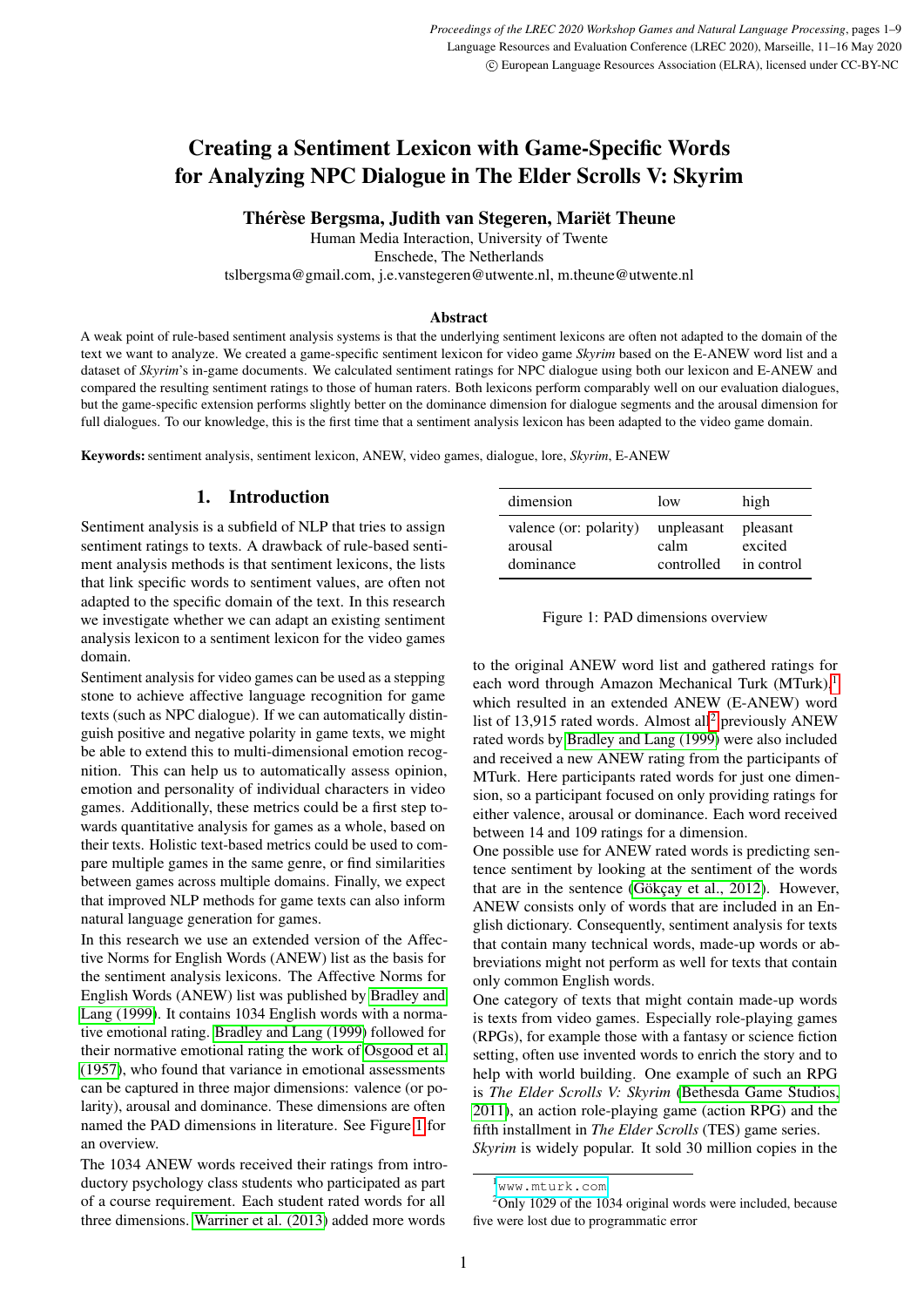first five years of its release in 2011, and on average, players spend 150 hours in *Skyrim* [\(Suellentrop, 2016\)](#page-8-2). The game has an open-world setting: players have the freedom to travel to any place in the game at any time, and quests can be completed in any order or even ignored completely. The world in *Skyrim* is populated by 1087 non-playable characters (NPCs). Together they have over 60,000 lines of dialogue [\(Senior, 2011\)](#page-8-3). In *Skyrim*, all NPCs have their own daily routines: they go to bed at certain times, do chores and run errands, and talk to other NPCs. NPCs also function as quest-givers in the game. They might ask the player to do something for them, such as retrieving a family heirloom from a cave filled with necromancers, or accompanying them during their travels on a dangerous road.

Although NPCs speak English, some of the words they use cannot be found in an English dictionary. Many words are made-up and are part of *The Elder Scrolls*' lore that the developers created to enrich the game world for the players. This research focuses on sentiment analysis of dialogue of NPCs. We want to find out whether existing (such as ANEW or E-ANEW), or extended (such as lexicons adapted to a game, a game series or genre) English sentiment analysis lexicons are suitable to compute sentiment ratings for NPC dialogue in a fantasy setting. Specifically, we consider a lexicon to be suitable if it produces sentiment ratings that are comparable to those given by human raters. We compare human sentiment ratings of *Skyrim* dialogue with ratings computed using the E-ANEW lexicon and a *Skyrim*-specific extension of E-ANEW.

## 2. Related work

#### 2.1. Domain-specific sentiment lexicons

Studying and comparing the performance of a genre specific lexicon is especially popular for social media text. [Nielsen](#page-8-4) [\(2011\)](#page-8-4) examined the performance of sentiment analysis for Twitter by using the ANEW list and comparing this with sentiment analysis that uses a new word list that was specifically constructed for the language that is often seen on micro-blogs, such as Internet slang acronyms (e.g. *LOL* and *WTF*) and obscene words.

Similarly, [Hutto and Gilbert \(2014\)](#page-7-3) created VADER (Valence Aware Dictionary for sEntiment Reasoning), a rulebased model for sentiment analysis on social media texts. In their lexicon they included emoticons (e.g. *:-)*), slang with sentimental value (e.g. *nah* and *meh*) and acronyms. This resulted in a lexicon with 7,500 words. Each entry was rated by ten human raters. Aside from using a self-made lexicon, VADER also takes into account how syntax and punctuation can influence the perceived sentiment of a text.

## 2.2. Computing sentiment score from word ratings

In our research we computed sentiment scores by identifying words and their PAD values, summing these values for each PAD dimension and dividing them by the number of words with a PAD value in the sentence. Taking the mean to compute a sentiment score has previously been done by [\(Guerini](#page-7-4) [et al., 2012\)](#page-7-4) to measure the message impact of Google Ad-Words and [\(Staiano and Guerini, 2014\)](#page-8-5) to perform sentiment analysis on crowd-annotated news.

[Nielsen \(2011\)](#page-8-4) also tried variations on the computation by not normalizing words, by normalizing the sum by looking only at words with a non-zero valence value (a technique that diminishes returns of values with a neutral meaning [\(Guerini](#page-7-4) [et al., 2012\)](#page-7-4)), by only taking into account the words with the most extreme valence values, and by changing the valence values to  $+1$ , 0 and  $-1$ .

## 2.3. NLP on game texts

Most research on games and NLP deals with generating textual content for games; there is only limited work on analyzing game texts. [Louis and Sutton \(2018\)](#page-7-5) created language models of character and action descriptions in a role-playing game (RPG) with the goal of inferring the latent ties between actions and characters. [Urbanek et al.](#page-8-6) [\(2019\)](#page-8-6) crowdsourced a collection of player interactions in a fantasy text adventure, and used it to train generative and retrieval models to predict action, emote, and dialogue sequences. [Kerr and Szafron \(2009\)](#page-7-6) present a machine learning approach for classifying the level of sophistication of dialogue lines (trained on movie dialogues), which they tested on a manually annotated collection of dialogue lines from the game *Neverwinter Nights*.

Existing work on sentiment analysis in a game context is generally aimed at the analysis of texts produced by players of video games rather than NPCs. [Fraser et al. \(2018\)](#page-7-7) perform sentiment analysis on utterances of users talking to a character based on an NPC from *The Elder Scrolls V: Skyrim*. Others apply sentiment analysis to game-related tweets [\(Sarratt et al., 2014\)](#page-8-7), game reviews [\(Borgholt et al.,](#page-7-8) [2015;](#page-7-8) [Panagiotopoulos et al., 2019\)](#page-8-8), and chat messages on a video game streaming platform [\(Barbieri et al., 2017\)](#page-7-9). Whether these texts are about games or used inside games, they are likely to include game-specific words, and thus all these applications could potentially benefit from using a game-specific sentiment lexicon. We are not aware of any previous work on using a game-specific sentiment lexicon for sentiment analysis.

#### 3. Data

For this research we used the following language resources:

- 1. lore from *The Elder Scrolls*: a dataset of in-game books, letters and notes from games in *The Elder Scrolls* series, scraped from a fan-website
- 2. a plaintext file with *Skyrim* dialogue lines
- 3. the extended ANEW word list from [Warriner et al.](#page-8-1) [\(2013\)](#page-8-1) with 13,915 rated words
- 4. an English lexicon

#### 3.1. *The Elder Scrolls*' lore

The first dataset contains the text of all in-game documents from games in *The Elder Scrolls*. The collection consists of 4,890 books, letters and notes. The texts were scraped from *The Imperial Library* website,<sup>[3](#page-1-0)</sup> a website that collects in-game documents from *The Elder Scrolls*.

<span id="page-1-0"></span><sup>3</sup>[https://www.imperial-library.info/books/](https://www.imperial-library.info/books/all/by-category) [all/by-category](https://www.imperial-library.info/books/all/by-category)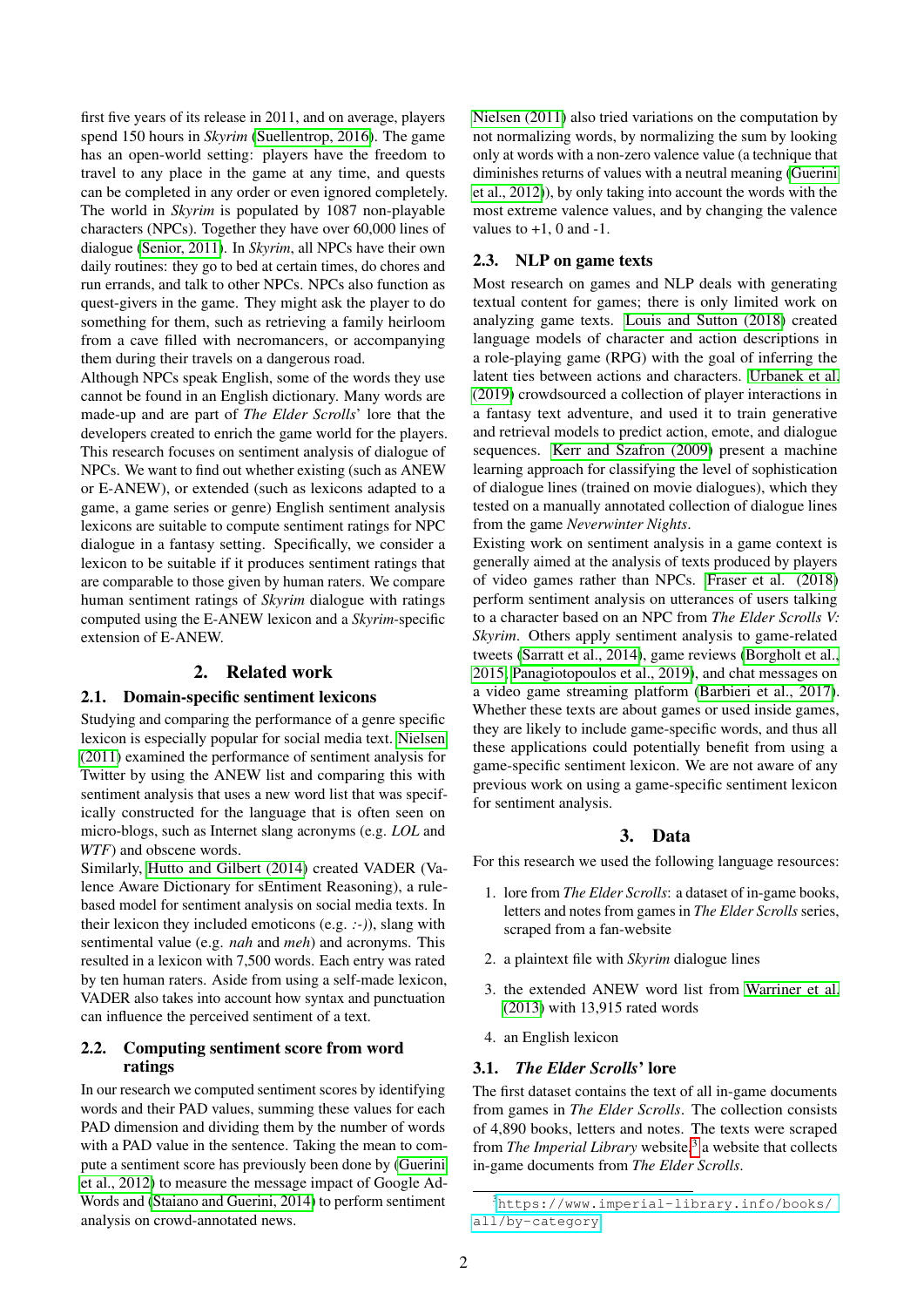A is for Atronach. B is for Bungler's Bane. C is for Comberry.

Figure 2: Example book *ABCs for Barbarians* from the Imperial Library dataset

| Property            | Value                                   |
|---------------------|-----------------------------------------|
| Conversation        | FormID: 000AF489                        |
| Ouest ID            | Dialogue Solitude                       |
| <b>Ouest</b> branch | DialogueSolitudeFalkBranch3             |
| Quest topic         | DialogueSolitudeFalkBranch3Topic        |
| Subtype             | <b>CUST</b>                             |
| И                   | $^{(1)}$                                |
| Text                | Of course he does. What sort of a ques- |
|                     | tion is that?                           |
| <b>Notes</b>        | Annoyed                                 |

Figure 3: An example entry from the Thuum.org dialogue dataset

## <span id="page-2-7"></span>3.2. *Skyrim* dialogue file

The second resource is a text file with in-game dialogue from Skyrim. The dataset was acquired from Thuum.org,<sup>[4](#page-2-0)</sup> a fan website that is dedicated to documenting *Skyrim*'s dragon language. Thuum provides a text file<sup>[5](#page-2-1)</sup> which contains more than 34,000 dialogue entries from the base game.

Each entry consists of a conversation identifier, a quest identifier, a quest branch identifier, the topic of the quest, a dialogue subtype,<sup>[6](#page-2-2)</sup> an identifier for the entry, 1-3 lines of dialogue, and optional direction notes for voice actors.

## 3.3. Extended ANEW word list

The extended ANEW word list [\(Warriner et al., 2013\)](#page-8-1) con-tains 13,915 words and their ratings.<sup>[7](#page-2-3)</sup> Ratings range from 1 (unpleasant, calm, controlled) to 9 (pleasant, excited, in control), with 5 signifying a neutral rating.

Each entry contains 65 values, listing the mean valence, arousal and dominance ratings given by participants, standard deviation (SD), the number of ratings each word received during the crowd-sourcing experiment, as well as those values for different demographic groups of participants: all participants, females, males, higher educated, lower educated, old people and young people.

Only a few of the 65 values from the E-ANEW dataset are necessary for this research: the word itself, the mean rating and standard deviation from all participants for valence, arousal and dominance.

## 3.4. English words lexicon

We used a public lexicon of 466,549 English words. It was retrieved from a GitHub repository<sup>[8](#page-2-4)</sup> and is based on the dataset from Project Gutenberg, $9$  which contains mostly public domain books with more than 57,000 items, and the Moby Project, $10$  which consists of more than 177,000 words and their pronunciation.

### 4. Game-specific sentiment lexicon

In order to investigate whether sentiment analysis for NPC dialogue improves when we use a game-specific sentiment analysis lexicon (E-ANEW-TES), we want to compare human sentiment ratings for NPC dialogue with sentiment ratings calculated using E-ANEW, and a *Skyrim*-specific extension of E-ANEW. In this section we explain how we created the latter.

#### 4.1. Creating a game-specific word list

We tokenized and stemmed the text of the dataset with TES lore, filtered out unique words and ordered these by frequency. All words that occurred in the English lexicon were removed. We manually removed English words that were not part of our English lexicon, such as the word *false*. This left us with 13,831 words considered to be unique to *The Elder Scrolls*, most of which are nouns and names.

We created a custom stemmer, *i.e.* a mapping from word variations to their stems, for *Skyrim*-specific words with a naive unsupervised approach: we checked whether words in our word list (i.e. stems) also occurred with additional letters appended (i.e. variations). This way we could detect both regular plural nouns, such as *nirnroot* (singular) → *nirnroots* (plural) and related adjectives, such as *khajiit* (singular)  $\rightarrow$ *khajiiti* (adjective). Filtering out word variations led to a more representative frequency list of words. Finally, we removed all words that occurred less than 10 times. The final list contained 965 word stems and an additional 119 word variations.

For an example of word list entries, see Figure [4.](#page-3-0)

#### 4.2. Calculating sentiment ratings with word2vec

The next step lies in providing each word in our gamespecific word list with a value for valence, arousal and dominance, so that we can use them for calculating a sentiment rating for a line of NPC dialogue. From here on, we call the *Skyrim* lexicon with PAD values *E-ANEW-TES*, where TES stands for *The Elder Scrolls*.

We use the ratings of the E-ANEW words to extrapolate a sentiment rating for game-specific words. Specifically, we average the ratings of the three most similar E-ANEW words to calculate the PAD values for a game-specific word. We use word2vec [\(Mikolov et al., 2013\)](#page-8-9) to find the most similar E-ANEW words for each game-specific word.

Word2vec turns words into vectors that represent the context of those words. We can use those vectors to find similar words in a dataset: words that are used in similar contexts

<span id="page-2-1"></span><span id="page-2-0"></span><sup>4</sup><https://www.thuum.org/>

<sup>5</sup>[https://www.thuum.org/library/Dialogue.](https://www.thuum.org/library/Dialogue.TXT) [TXT](https://www.thuum.org/library/Dialogue.TXT)

<span id="page-2-2"></span><sup>6</sup>[https://en.uesp.net/wiki/Tes5Mod:](https://en.uesp.net/wiki/Tes5Mod:Mod_File_Format/DIAL)

[Mod\\_File\\_Format/DIAL](https://en.uesp.net/wiki/Tes5Mod:Mod_File_Format/DIAL)

<span id="page-2-3"></span><sup>7</sup><http://crr.ugent.be/archives/1003>

<span id="page-2-4"></span><sup>8</sup><https://github.com/dwyl/english-words>

<span id="page-2-5"></span><sup>9</sup><https://www.gutenberg.org/>

<span id="page-2-6"></span><sup>10</sup><http://www.gutenberg.org/ebooks/3202>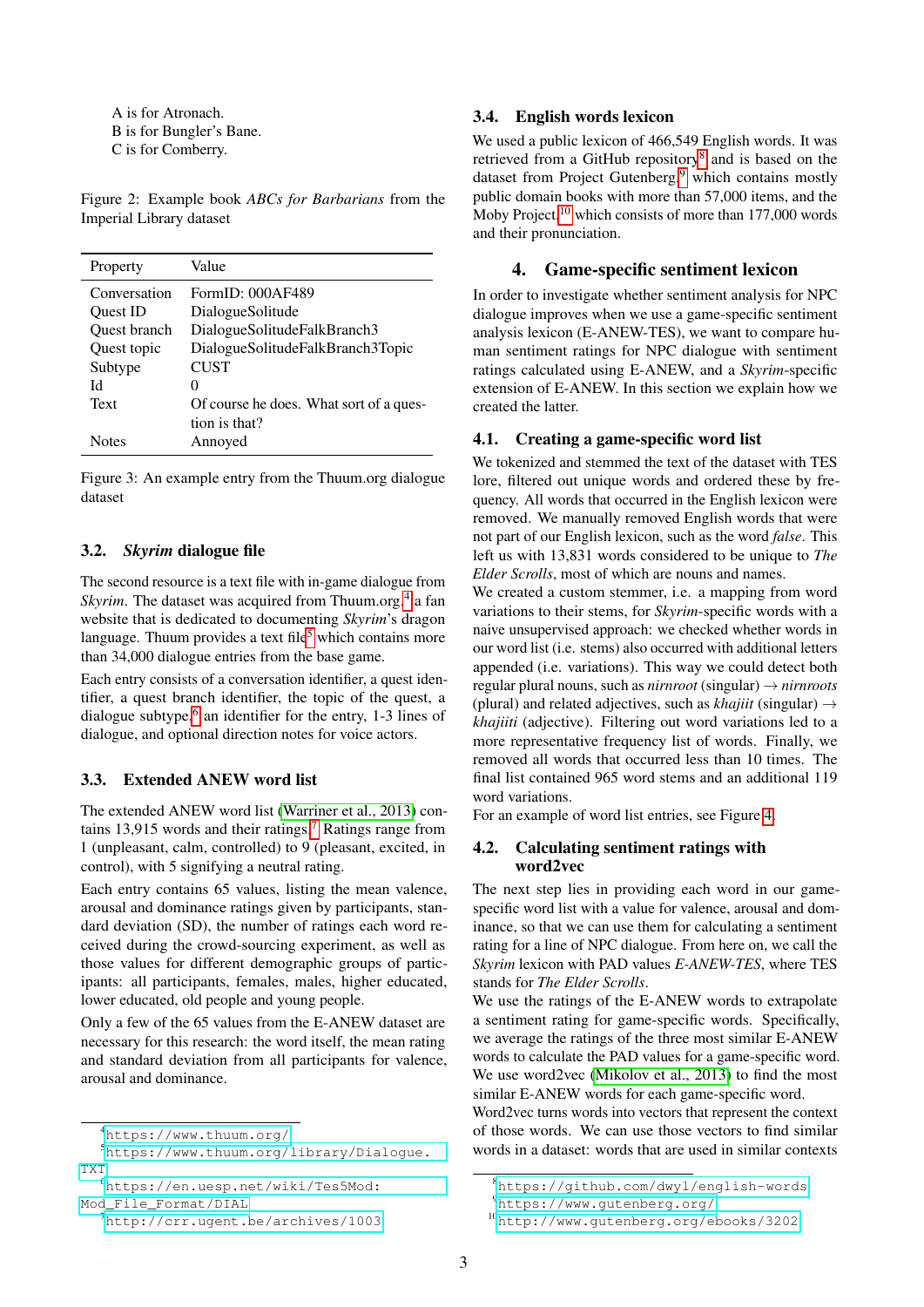| Word      | Frequency | Meaning                                                                                |
|-----------|-----------|----------------------------------------------------------------------------------------|
| tamriel   | 936       | Tamriel is one of several continents located on Nirn (the world of The Elder Scrolls). |
|           |           | All <i>The Elder Scrolls</i> games to date have focused on the continent of Tamriel.   |
| khajit    | 661       | Khajiit are cat-like people who come from Elsweyr region in Tamriel.                   |
| vivec     | 613       | Lord Vivec the Warrior-Poet is one of the three immortal god-kings of Morrowind,       |
|           |           | alongside Sotha Sil and Almalexia. His residence is in the eponymous city.             |
| daedra    | 613       | Daedra is the term for the entities who inhabit the realms of Oblivion in The Elder    |
|           |           | Scrolls. They are viewed as gods or demons by the inhabitants of Tamriel.              |
| morrowind | 574       | Morrowind is a province in the northeastern corner of Tamriel. It is the homeland of   |
|           |           | the Dark Elves (or Dunmer).                                                            |
| harenziah | 569       | Barenziah was a long-lived Dunmer (Dark Elf) woman who was a part of the royal         |
|           |           | family of Mournhold. She experienced many important events throughout her life, and    |
|           |           | had a number of notable descendants.                                                   |

<span id="page-3-0"></span>Figure 4: The six most frequently occurring words from *The Elder Scrolls*' lore dataset, English words removed.

have similar vectors. In this project, we used Gensim's implementation of word2vec for Python.

We applied word2vec on the lore dataset to obtain word vectors for each of the game-specific words. We use a context window size of eight (i.e. for each word, the algorithm takes the eight words before and after that word into account) to find words that are more semantically close than only topically related [\(Jurafsky and Martin, 2008\)](#page-7-10).

We calculate the PAD values for a game-specific word by averaging the PAD values of the three E-ANEW words that have the highest probability of occurring in the context of the game-specific word. If we use more than three words to calculate the PAD values, averaging the values means we might end up with mostly neutral PAD values for gamespecific words. On the other hand, using three words for calculation mitigates the possibility of word2vec mistakes, and prevents that one ANEW word determines the PAD values too much.

# <span id="page-3-2"></span>4.3. Validating the word2vec model

Fifteen words from the E-ANEW list that also occur in the *Skyrim* lore (e.g. *sword*, *inn*, *werewolf* in contrast to *phone*, *satellite*, *streetcar*) were randomly chosen as validation set to determine whether the model provides good E-ANEW-TES ratings with the TES lore as training data. We filtered out English words that have a specific meaning in the context of *Skyrim*, such as *shout* ('dragon shouts' are a form of magic in Skyrim), *cat* (*Skyrim* contains humanoid cats) and *empire* (the Empire is a political entity and denotes a faction name in *The Elder Scrolls*).

We calculated the PAD values for each word in our validation set, so we could gauge whether the PAD values are within acceptable limits. A PAD value for E-ANEW-TES is considered satisfactory if the value stays within the boundaries of the standard deviation (SD) of the E-ANEW rating of that same word. For example, the E-ANEW valence rating for sword is 5.27 and the SD is 1.58, meaning that an E-ANEW-TES rating for sword will only be considered satisfactory if it is somewhere between 3.69 and 6.85, which it is with an E-ANEW-TES rating of 4.43. We retrained the word2vec model until the results provided all fifteen words with a satisfactory rating. Another fifteen random words were selected and tested which also stayed within the SD of

| Parameter    | Value | Description                      |
|--------------|-------|----------------------------------|
| size         | 125   | Size of the dense vector to rep- |
|              |       | resent each word                 |
| window       | 8     | Maximum distance between the     |
|              |       | target word and its neighbour-   |
|              |       | ing word                         |
| $min\_count$ | 9     | Minimum frequency count of       |
|              |       | words in the corpus              |
| workers      | 10    | Number of threads                |
| epochs       | 50    | Number of iterations over the    |
|              |       | corpus                           |

<span id="page-3-1"></span>Figure 5: Gensim word2vec parameters that we used to obtain the word vectors for words in the TES Lore dataset.

the original E-ANEW ratings. See Figure [5](#page-3-1) for an overview of the word2vec parameters that we used.

#### 4.4. Example

As an example, we show how the E-ANEW-TES rating is calculated for the game-specific word *Septim*. In *The Elder Scrolls*, Septim is the name of the ruling dynasty of the Empire until the end of the Oblivion Crisis. If we apply word2vec on the TES lore dataset with the aforementioned parameters, and query the resulting vector space for the words closest to *septim*, we get the words in Figure [6.](#page-4-0)

To calculate the PAD values for *septim*, we need the three words with the highest probability that also have an E-ANEW rating. These are the words *throne*, *empire* and *emperor*, which is particularly apt given the meaning of the word. We average the PAD-values of the related E-ANEW words, as shown in Figure [7.](#page-4-1)

We repeated this procedure for each of the 965 words of our game-specific word list. The words with their respective PAD values, together with the words from E-ANEW, make up our game-specific sentiment lexicon: E-ANEW-TES.

# 5. Sentiment analysis on game text

#### 5.1. Calculating game text ratings

To obtain a sentiment rating for a game text, e.g. a piece of NPC dialogue, we follow the calculation method of [Nielsen](#page-8-4)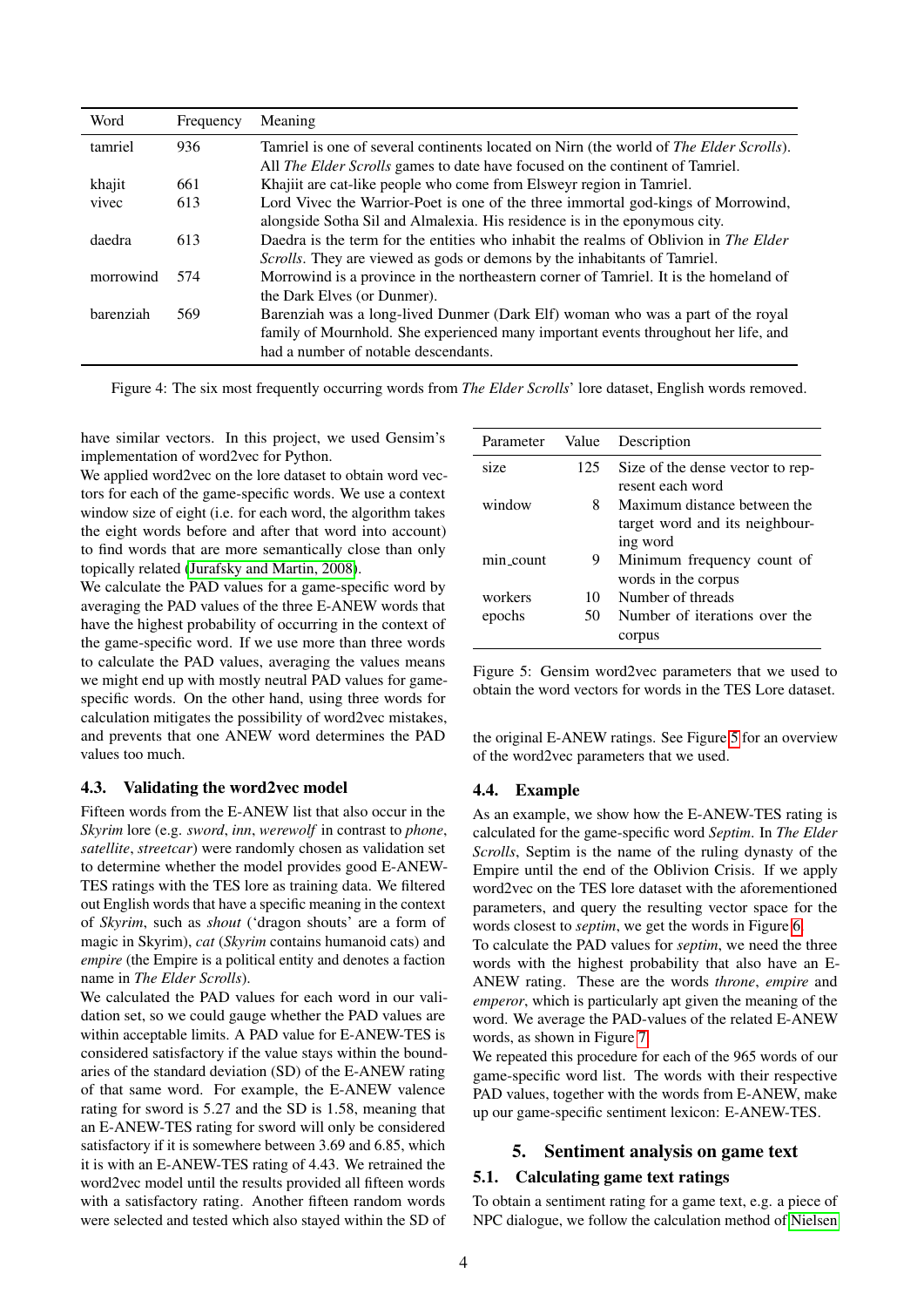| Probability         |
|---------------------|
| 0.39224135875701904 |
| 0.3528633713722229  |
| 0.34252333641052246 |
| 0.328492671251297   |
| 0.3217410445213318  |
| 0.32171204686164856 |
|                     |

<span id="page-4-0"></span>Figure 6: This table shows the words that, according to our word2vec model, have the highest probability of occurring in the context of the word *septim* in *The Elder Scrolls*' lore. The first three words are names of NPCs related to the Septim dynasty. *Divines* is a reference to the Nine Divines, another name for the pantheon of the Empire, of which Tiber Septim is a member.

| Word    | Valence | Arousal | Dominance |
|---------|---------|---------|-----------|
| throne  | 5.45    | 5.22    | 6.19      |
| empire  | 5.36    | 4.59    | 5.95      |
| emperor | 4.68    | 4.25    | 5.32      |
| septim  | 5.163   | 4.686   | 5.82      |

<span id="page-4-1"></span>Figure 7: To calculate the valence, arousal and dominance values for the word *septim*, we average the mean PAD value of the three related E-ANEW words *throne*, *empire* and *emperor*.

[\(2011\)](#page-8-4): we search the game text for words from our sentiment lexicon and for each sentiment dimension (valence, arousal and dominance) separately, we average the values of these words to obtain a sentiment rating for the game text as a whole.

See Figure [8](#page-4-2) for an example of a dialogue snippet for which we want to obtain a sentiment rating, and a table that shows how the sentiment rating is calculated for valence.

## 5.2. Selecting evaluation dialogue

To be able to compare the performance of E-ANEW and E-ANEW-TES, we need to apply both sentiment lexicons to dialogue snippets that contain game-specific words. We also need to keep in mind that we want humans to rate the dialogue snippets as well, so we can compare the sentiment lexicon performance to a gold standard of human ratings.

There were various approaches we could take for selecting evaluation dialogue. We could source dialogue snippets from *Skyrim*'s main questline, which contains roughly 35,000 words of dialogue. However, the main questline contains only one *Skyrim*-specific word for every 33 words of text. This is especially problematic for when we want to compare E-ANEW and E-ANEW-TES performance with human ratings: this would mean that our human raters have to rate many dialogue snippets before we have collected enough information to properly evaluate the performance.

We could pick a different quest, but this has another clear drawback: a quest tends to repeat the same *Skyrim*-specific words instead of touching upon a broad variety. To illustrate:

"In the year 3E 41, Emperor Pelagius Septim was murdered in the Temple of  $\overline{the One}$  in the **Imperial City. Cut** down by a Dark Brotherhood assassin."

| <b>E-ANEW</b> |         | <b>E-ANEW-TES</b> |         |  |  |
|---------------|---------|-------------------|---------|--|--|
| Word          | Valence | Word              | Valence |  |  |
| year          | 5.15    | year              | 5.15    |  |  |
| emperor       | 4.68    | emperor           | 4.68    |  |  |
| be            | 6.18    | he                | 6.18    |  |  |
| murder        | 1.48    | murder            | 1.48    |  |  |
| temple        | 5.3     | temple            | 5.3     |  |  |
| one           | 6.09    | one               | 6.09    |  |  |
| imperial      | 4.50    | imperial          | 4.50    |  |  |
| city          | 6.12    | city              | 6.12    |  |  |
|               |         | 3E                | 4.50    |  |  |
|               |         | septim            | 5.16    |  |  |
| Mean valence  | 5.01    | Mean valence      | 4.97    |  |  |

<span id="page-4-2"></span>Figure 8: A dialogue entry from the *Skyrim* dialogue file that contains the word *Septim*. Each bold word has an E-ANEW rating and the underlined word has an E-ANEW-TES rating. The table underneath shows how the sentiment rating for valence is calculated for each lexicon.

even *Skyrim*'s main quest consists of more than 1000 *Skyrim*specific words, but only 76 of those are unique. If only a small part of a quest is selected, then the variation decreases even further.

Another approach would be to single out the sentences with a higher *Skyrim*-specific word occurrence. However, providing human raters with one sentence in isolation could make it more difficult for them to understand the context in which the sentence is said, which might negatively influence the quality of human ratings.

We decided to evaluate the sentiment lexicons on multiple independent dialogues, i.e. dialogues that do not belong to the same quest or the same NPCs. The dialogues were grouped by their identification number, see Section [3.2.,](#page-2-7) and filtered on length. All dialogues should consist of four dialogue segments (entries from the *Skyrim* dialogue file that consist of 1-3 sentences each). Additionally, evaluation dialogues should contain at least three unique game-specific words. We selected five dialogues from the remaining subset for our evaluation. For an example dialogue, see Figure [10.](#page-6-0) All evaluation dialogues can be found in Figure [9.](#page-5-0) In the rest of this paper, we will refer to each segment or complete dialogue with the corresponding id from that table.

In addition to rating each dialogue as a whole, we also rated each dialogue segment separately.

## 6. Evaluation

To evaluate the performance of both the E-ANEW and E-ANEW-TES sentiment lexicons, we compare their sentiment ratings for the evaluation dialogues with those of human raters.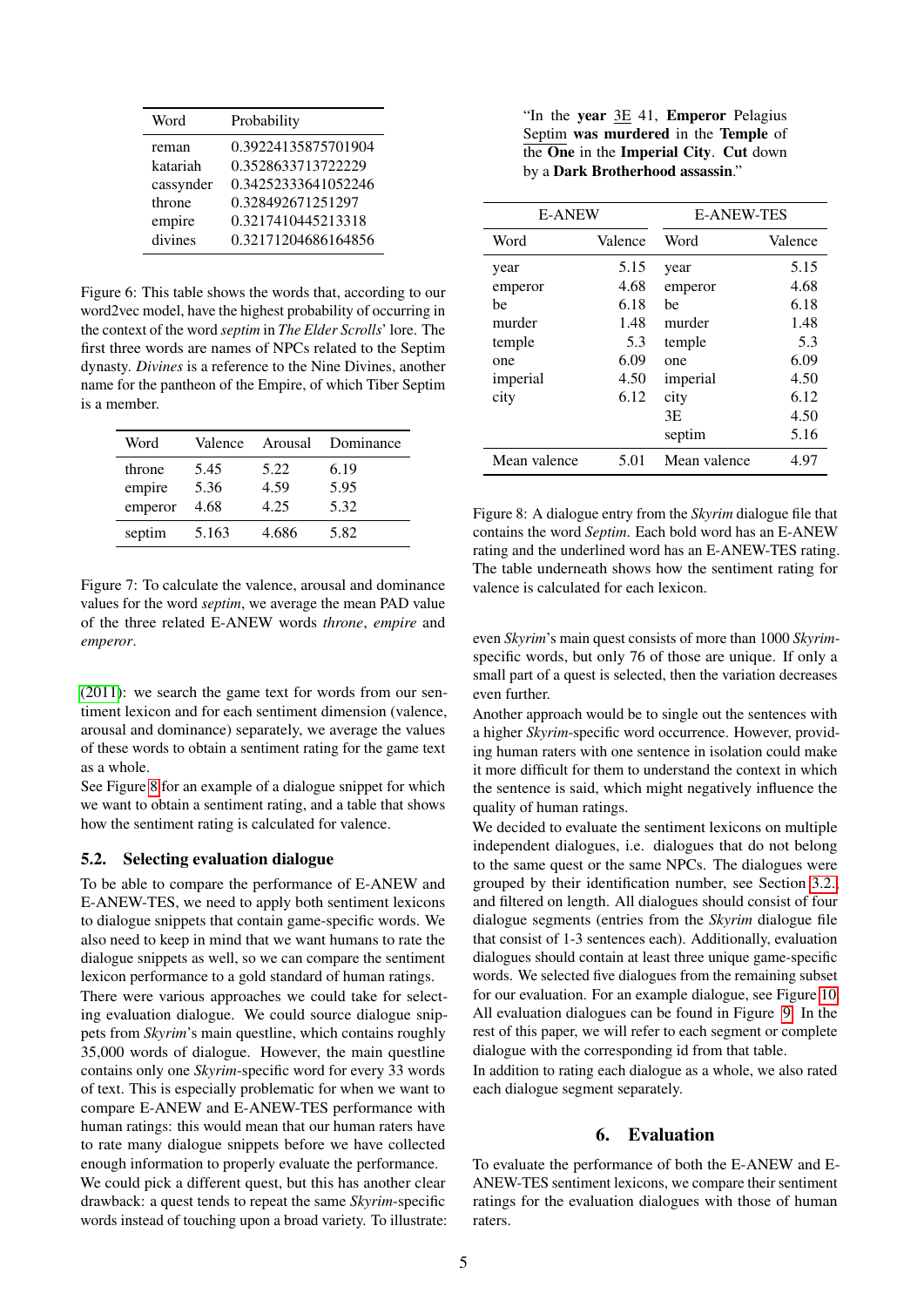| Dialogue       | Segment    | Text                                                                                                                                                     |
|----------------|------------|----------------------------------------------------------------------------------------------------------------------------------------------------------|
|                | s1         | Before the Oblivion Crisis, many elves called Winterhold their home. More visited the                                                                    |
|                | s2         | College from Morrowind every year.                                                                                                                       |
| d1             |            | After, growing distrust of magic made life difficult for many. Some left rather than endure<br>the growing hatred from the local Nords.                  |
|                | s3         | Others returned home after the Red Year, when Vvardenfell erupted and caused much                                                                        |
|                |            | destruction.                                                                                                                                             |
|                | s4         | Winterhold itself died in the years between then and now. What's left out there is a husk.                                                               |
|                |            | Only the College really remains.                                                                                                                         |
|                | s5         | They're the rulers of the Aldmeri Dominion – what used to be the Imperial provinces of                                                                   |
|                |            | Summerset Isle and Valenwood.                                                                                                                            |
|                | s6         | The Thalmor take the arrogance of high elves to the extreme – they believe they are the                                                                  |
| d2             |            | rightful rulers of all of Tamriel.                                                                                                                       |
|                | s7         | For a century or more, the Thalmor had been picking away at the Empire. Valenwood was                                                                    |
|                | ${\rm s}8$ | the first, then the province of Elsweyr.<br>But even the Blades didn't see the Great War coming. We underestimated the Thalmor,                          |
|                |            | and they destroyed us.                                                                                                                                   |
|                | s9         | Yes, I was hired to protect the others as we walk the roads of Skyrim.                                                                                   |
|                | s10        | It is a thankless task and I would rather be back home in Elsweyr, but I have little choice.                                                             |
|                | s11        | Ahkari freed me from a prison in Cyrodiil, and now I must repay my debt to him.                                                                          |
| d3             | s12        | A word of advice, my friend $-$ do not mix gambling and drink. Taken together, they will                                                                 |
|                |            | empty your pockets of every septim.                                                                                                                      |
|                | s13        | No doubt General Tullius and his friends in the Empire will tell you that I owe them my                                                                  |
|                |            | loyalty, and perhaps I do.                                                                                                                               |
| d4             | s14        | Ulfric Stormcloak would say that I owe my allegiance to the Nord people as they fight for                                                                |
|                |            | Skyrim's <b>independence</b> . Perhaps this is also true.                                                                                                |
|                | s15        | The day might come when I am forced to draw my sword for one side or the other.                                                                          |
|                | s16        | But that day has not come yet.                                                                                                                           |
|                | s17        | Back in 42 I was stationed in Hammerfell, on leave in Sentinel, trying to track down some                                                                |
| d <sub>5</sub> |            | refugee relatives who had fled persecution in Alinor.                                                                                                    |
|                | s18        | Suddenly an explosion of magic in the refugee quarter. Thalmor mages were attacking the<br>Altmer dissidents who were resisting with magic of their own. |
|                | s19        | I ran to the scene with other Legionaries who were stationed there, but the entire quarter                                                               |
|                |            | was a smoking ruin by the time we arrived.                                                                                                               |
|                | s20        | Everyone was dead. Wholesale slaughter. The Dominion, not content with killing dissi-                                                                    |
|                |            | dents at home, came to Hammerfell to finish the job.                                                                                                     |

<span id="page-5-0"></span>Figure 9: Overview of the dialogues and dialogue segments used for evaluation. Words that are bold are part of the E-ANEW word list and words that are underlined have an E-ANEW-TES rating.

## 6.1. Collecting human ratings

Since [Warriner et al. \(2013\)](#page-8-1) collected at least 14 ratings per word for the E-ANEW lexicon, we aimed for at least 14 participants. In order to collect representative ratings for snippets with game-specific words, we searched specifically for participants that were familiar with *Skyrim*.

We collected sentiment ratings from a group of 15 participants via a digital questionnaire. Participants were asked to rate all dialogue segments and all complete dialogues on all three PAD dimensions.

To fulfil the familiarity requirement, the instructions began with a list of twenty *Skyrim*-specific terms occurring in the evaluation dialogues. This list contained both terms that are part of the 965 *Skyrim*-specific words used for this research (e.g. *Hammerfell*, *Ulfric*) and words that are unique for *The Elder Scrolls* series but that are not part of that list (e.g. *the Blades*, *Summerset Isle*). Participants were encouraged to search the Internet for more information if they did not know a particular term. If a participant was familiar with the meaning of a term, they could check the box in front of it. Checking off all game-specific terms was a prerequisite for continuing with the rating.

We provided participants with a short description of the context of each dialogue. For an example, see Figure [10.](#page-6-0)

All participants rated all five dialogues. For each dialogue they gave fifteen ratings; they rated each dialogue segment separately, of which there are four, and the dialogue as a whole on valence, arousal and dominance. Each participant provided 75 ratings in total.

A summary of the ratings from our participants is presented in Figure [11.](#page-7-11)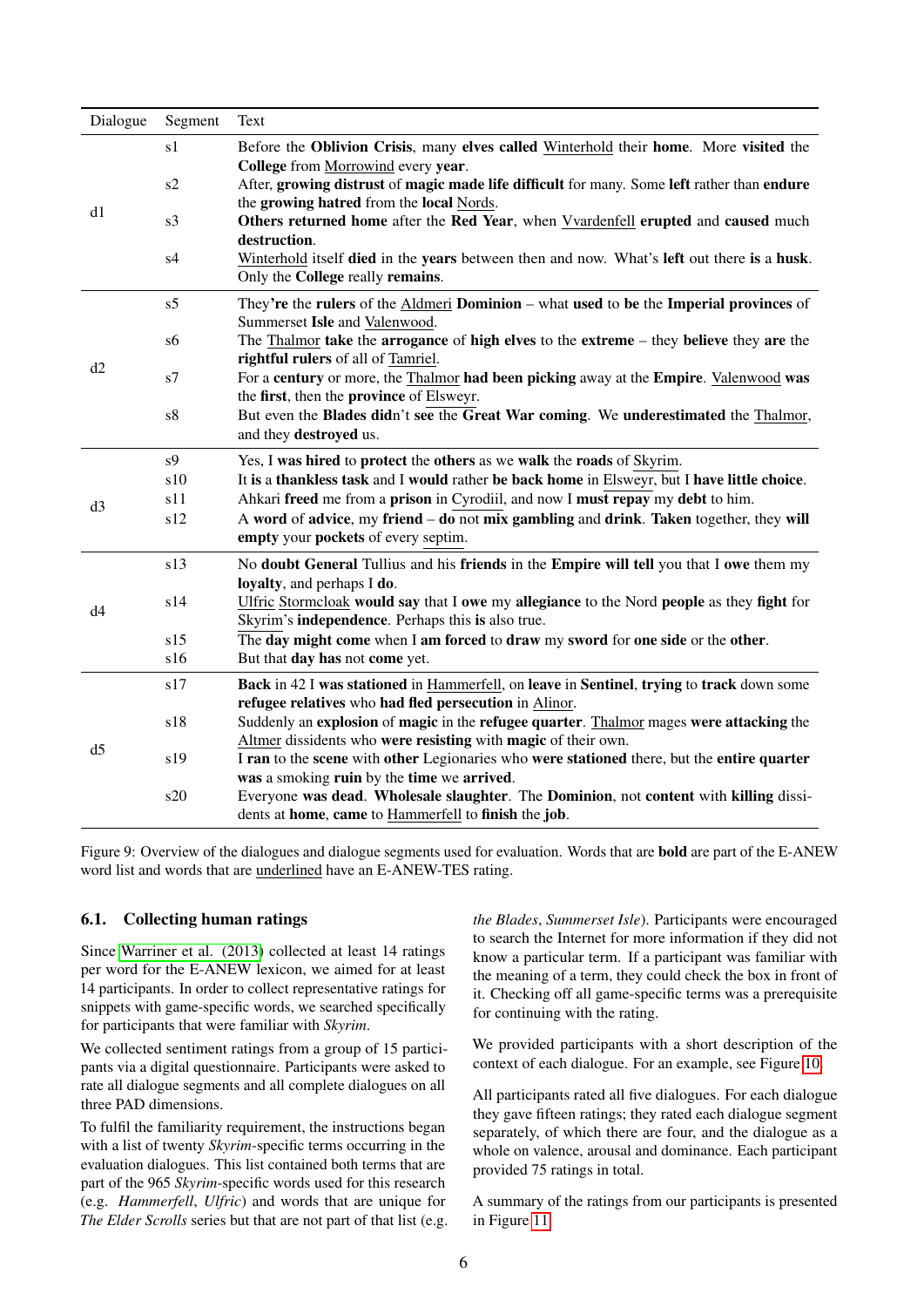#### Context

The player will meet with Delphine, who is a member of the Blades, to talk about an infiltration into a Thalmor party. The player can ask Delphine who exactly the Thalmor are and she will answer:

#### Dialogue text

They're the rulers of the Aldmeri Dominion – what used to be the Imperial provinces of Summerset Isle and Valenwood. The Thalmor take the arrogance of high elves to the extreme – they believe they are the rightful rulers of all of Tamriel. For a century or more, the Thalmor had been picking away at the Empire. Valenwood was the first, then the province of Elsweyr. But even the Blades didn't see the Great War coming. We underestimated the Thalmor, and they destroyed us.

<span id="page-6-0"></span>Figure 10: A dialogue from our evaluation set, together with the context that was presented to participants in our experiment. *Aldmeri*, *Valenwood*, *Thalmor*, *Tamriel* and *Elsweyr* are *Skyrim*-specific words with an E-ANEW-TES rating.

## 6.2. Comparing lexicon ratings with human ratings

To compare the performance of the two lexicons, we consider both the number of satisfactory ratings and the correlation between human sentiment ratings and the ratings computed with the lexicons. A calculated E-ANEW or E-ANEW-TES rating is considered *satisfactory* if it stays within the boundaries of the standard deviation (SD) of the human rating for the same dialogue or dialogue segment. For an example, see Section [4.3.](#page-3-2)

Figure [12](#page-7-12) shows the number of satisfactory ratings for both lexicons. For E-ANEW, 11, 17 and 20 dialogue segments have a satisfactory rating (out of 20 total) and 4, 5 and 5 complete dialogues have a satisfactory rating (out of 5 total) for respectively valence, arousal and dominance. For E-ANEW-TES the results are comparable. For segments, the results are the same. For the complete dialogues, there is one less dialogue with a satisfactory rating for valence.

We calculated the correlation between the human ratings and the sentiment ratings computed with each lexicon. Since it is not possible with only 15 participants to determine whether the human ratings are normally distributed, we calculated the correlation with a metric for parametric variables (Pearson correlation) and one for non-parametric variables (Spearman correlation). However, in both cases the results are comparable, with a slightly better performance by our game-specific lexicon E-ANEW-TES.

The correlation scores between the human ratings and E-ANEW and the human ratings and E-ANEW-TES are presented in Figure [13.](#page-8-10) For each correlation, we also report the significance as a 2-tailed p-value. The p-value was calculated using SciPy's built-in significance test<sup>[11](#page-6-1)</sup> for the

Pearson correlation and the Spearman correlation.

#### 7. Discussion

If we look at the results in Figure [12](#page-7-12) and Figure [13,](#page-8-10) we cannot conclusively state that our game-specific lexicon performs significantly better than E-ANEW.

If we look only at satisfactory ratings, E-ANEW-TES performs slightly worse than E-ANEW, since it has one less dialogue segments with a *satisfactory* rating for valence.

When we look at Pearson correlation scores between human ratings and the two lexicons, E-ANEW performs better for the valence dimension, and E-ANEW-TES performs better on arousal and dominance, independent of the length (e.g. segments or complete dialogues) of the evaluation text.

If we consider the Spearman correlation, E-ANEW-TES performs slightly better than E-ANEW. It performs better than E-ANEW on dominance for segments and on arousal for whole dialogues. E-ANEW performs better on valence for segments. For all other sentiment dimensions and text types, both lexicons perform equally well. However, except for arousal, most correlation scores are not significant. This is probably due to the small amount of participants in our evaluation experiment.

When we calculate a sentiment rating for a dialogue segment or a complete dialogue, we take only a few game-specific words into account. On average, this was one word per dialogue segment (with a maximum of three) and five words per complete dialogue (with a maximum of eight words). This low density of recognized game-specific words makes it hard for E-ANEW-TES to perform significantly better than E-ANEW. amount However, analyzing texts with a large number of recognized words (both E-ANEW words and game-specific words) can also become problematic. Since we average the values of all recognized words, recognizing more words in a text will inevitably lead to the ratings that approach a neutral rating of 5. Similarly, longer texts might also contain more words from our lexicon, which also invariably leads to more neutral ratings and decreased performance.

We selected our evaluation dialogues with the evaluation process in mind: dialogues were selected for containing at least four game-specific words, with at least three of those words unique to the dialogue. However, most dialogues from the game will not satisfy these constraints. This means that when choosing a *Skyrim* dialogue at random, the performance might be worse than in the ideal situation used for this research.

## 8. Improvements

There are multiple possibilities for improving both our gamespecific lexicon E-ANEW-TES and sentiment analysis for games in general.

A possible improvement is creating a game-specific lexicon that also includes n-grams, i.e. game-specific terms that consist of multiple words. For example, the bigrams *Oblivion Crisis* and *Red Year* from [d2] would receive four E-ANEW ratings, since *oblivion*, *crisis*, *red* and *year* all occur in its lexicon. However, the bigrams have their own particular meaning in *The Elder Scrolls*. Additionally, words that are names in *The Elder Scrolls* but also appear in our English

<span id="page-6-1"></span> $11$ For more information, see the documentation of SciPy 1.4.1. [https://docs.scipy.org/doc/scipy/reference/](https://docs.scipy.org/doc/scipy/reference/generated/scipy.stats.pearsonr.html) [generated/scipy.stats.pearsonr.html](https://docs.scipy.org/doc/scipy/reference/generated/scipy.stats.pearsonr.html)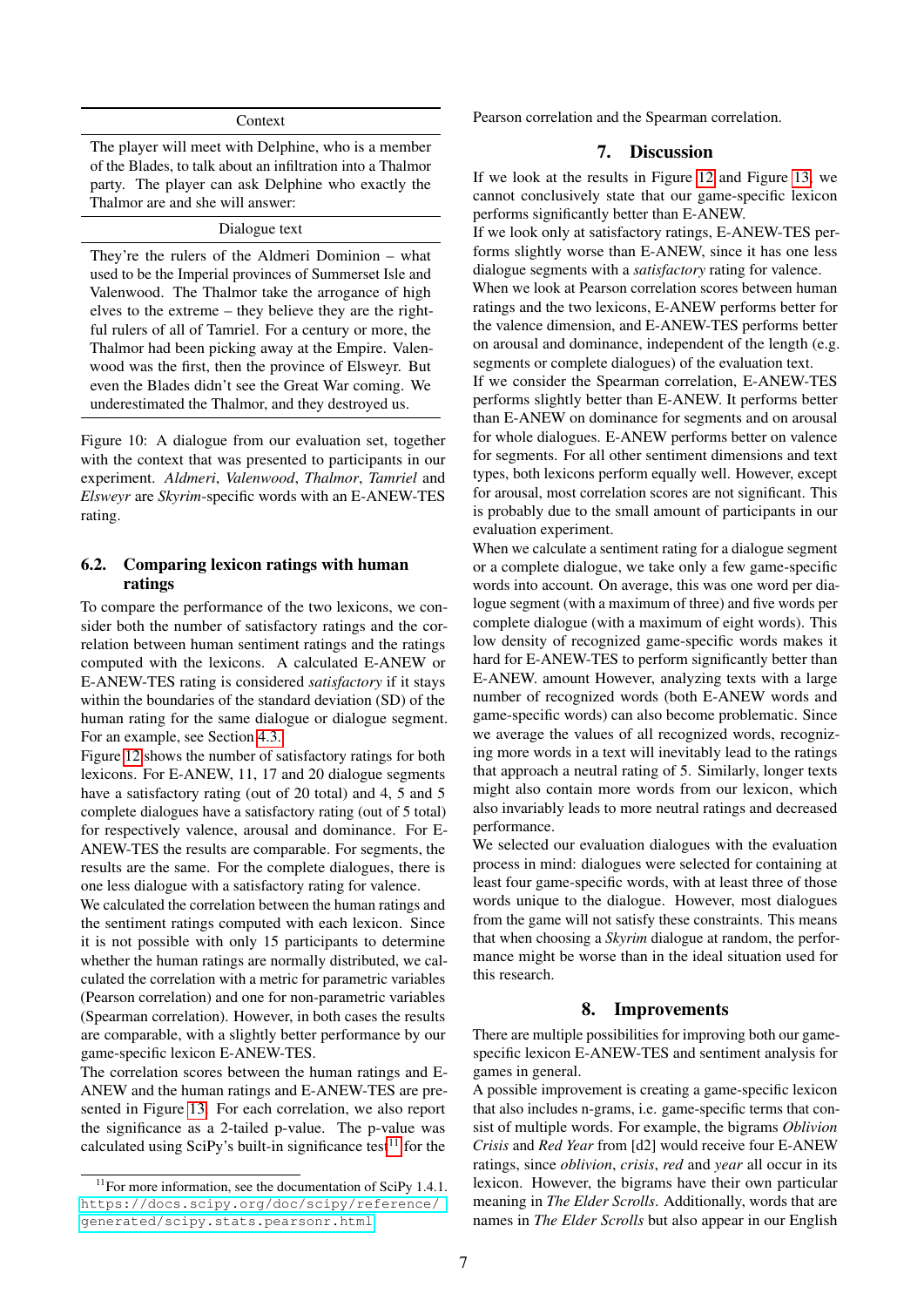|                | dialogue segments |         |           | complete dialogues |         |           |
|----------------|-------------------|---------|-----------|--------------------|---------|-----------|
|                | valence           | arousal | dominance | valence            | arousal | dominance |
| highest rating | b                 | 7.133   | 5.533     | 5.667              | 6.133   | 5.667     |
| lowest rating  | 2.667             | 3.533   | 3.467     | 3.267              | 4       | 3.533     |
| mean rating    | 4.257             | 4.783   | 4.390     | 4.187              | 5.08    | 4.387     |
| mean SD        | 1.414             | 1.920   | 2.301     | 1.392              | 1.826   | 2.020     |

<span id="page-7-11"></span>Figure 11: Human ratings for dialogue segments and complete dialogues obtained from 15 participants. Sentiment ratings range from 1 (unpleasant, calm, controlled) to 9 (pleasant, excited, in control).

|           |     | Number of satisfactory ratings     |    |  |  |
|-----------|-----|------------------------------------|----|--|--|
|           |     | <b>E-ANEW-TES</b><br><b>E-ANEW</b> |    |  |  |
|           | val | 11                                 | 11 |  |  |
| segments  | ar  | 17                                 | 17 |  |  |
|           | dom | 20                                 | 20 |  |  |
|           | val |                                    | 3  |  |  |
| dialogues | ar  |                                    |    |  |  |
|           | dom |                                    | 5  |  |  |

<span id="page-7-12"></span>Figure 12: Number of segments and dialogues with a *satisfactory* sentiment rating, as calculated using the E-ANEW and E-ANEW-TES lexicons. The results of the two lexicons are comparable.

word list (e.g. *Empire* and *nord*) often have a different meaning in *Skyrim*. This is not reflected in the current E-ANEW-TES word list. Additionally, future work should focus on larger-scale evaluation with more participants, more evaluation dialogues and texts of different lengths. It would also be interesting to apply the same method on in-game text from other games. Finally, instead of simply averaging the sentiment ratings of the lexicon words, we could apply more sophisticated methods for calculating the sentiment rating for a text.

## 9. Conclusion

The inclusion of game-specific or genre-specific words in a sentiment lexicon seems a suitable approach for improving sentiment analysis for games. However, text for which we want to calculate a sentiment rating should have a high density of game-specific words before using a game-specific lexicon makes a noticeable difference.

E-ANEW-TES, the E-ANEW extension that also includes game-specific words performed better on complete *Skyrim* dialogues than E-ANEW. However, the performance difference between E-ANEW-TES and E-ANEW is very small. In most cases, the performance of E-ANEW-TES was the same as that of E-ANEW.

The code, datasets and results of this research are available on Github: [https://github.com/jd7h/](https://github.com/jd7h/sentiment-lexicon-skyrim) [sentiment-lexicon-skyrim](https://github.com/jd7h/sentiment-lexicon-skyrim).

## 10. Acknowledgments

This research is partially supported by the Netherlands Organisation for Scientific Research (NWO) via the DATA2GAME project (project number 055.16.114).

## 11. References

- <span id="page-7-9"></span>Barbieri, F., Espinosa-Anke, L., Ballesteros, M., Soler-Company, J., and Saggion, H. (2017). Towards the understanding of gaming audiences by modeling Twitch emotes. In *Proceedings of the 3rd Workshop on Noisy User-generated Text*, pages 11–20. Association for Computational Linguistics.
- <span id="page-7-2"></span>Bethesda Game Studios. (2011). *The Elder Scrolls V: Skyrim*. Game [PC]. Bethesda Softworks, Rockville, Maryland, US.
- <span id="page-7-8"></span>Borgholt, L., Simonsen, P., and Hovy, D. (2015). The rating game: Sentiment rating reproducibility from text. In *Proceedings of the 2015 Conference on Empirical Methods in Natural Language Processing*, pages 2527–2532. Association for Computational Linguistics.
- <span id="page-7-0"></span>Bradley, M. M. and Lang, P. J. (1999). Affective norms for English words (ANEW): Instruction manual and affective ratings. Technical Report C-1, Center for Research in Psychophysiology, University of Florida.
- <span id="page-7-7"></span>Fraser, J., Papaioannou, I., and Lemon, O. (2018). Spoken conversational ai in video games: Emotional dialogue management increases user engagement. In *Proceedings of the 18th International Conference on Intelligent Virtual Agents*, IVA '18, page 179–184. Association for Computing Machinery.
- <span id="page-7-1"></span>Gökçay, D., İşbilir, E., and Yildirim, G. (2012). Predicting the sentiment in sentences based on words: An exploratory study on ANEW and ANET. In *2012 IEEE 3rd International Conference on Cognitive Infocommunications (CogInfoCom)*, pages 715–718. IEEE.
- <span id="page-7-4"></span>Guerini, M., Strapparava, C., and Stock, O. (2012). Ecological evaluation of persuasive messages using Google AdWords. In *Proceedings of the 50th Annual Meeting of the Association for Computational Linguistics*, pages 988–996. Association for Computational Linguistics.
- <span id="page-7-3"></span>Hutto, C. J. and Gilbert, E. (2014). VADER: A parsimonious rule-based model for sentiment analysis of social media text. In *Eighth international AAAI Conference on Weblogs and Social Media*, pages 216–225.
- <span id="page-7-10"></span>Jurafsky, D. and Martin, J. (2008). *Speech and Langauge Processing*. Pearson Education (US).
- <span id="page-7-6"></span>Kerr, C. and Szafron, D. (2009). Supporting dialogue generation for story-based games. In *Proceedings of the Fifth AAAI Conference on Artificial Intelligence and Interactive Digital Entertainment*, AIIDE'09, page 154–160. AAAI Press.
- <span id="page-7-5"></span>Louis, A. and Sutton, C. (2018). Deep Dungeons and Drag-